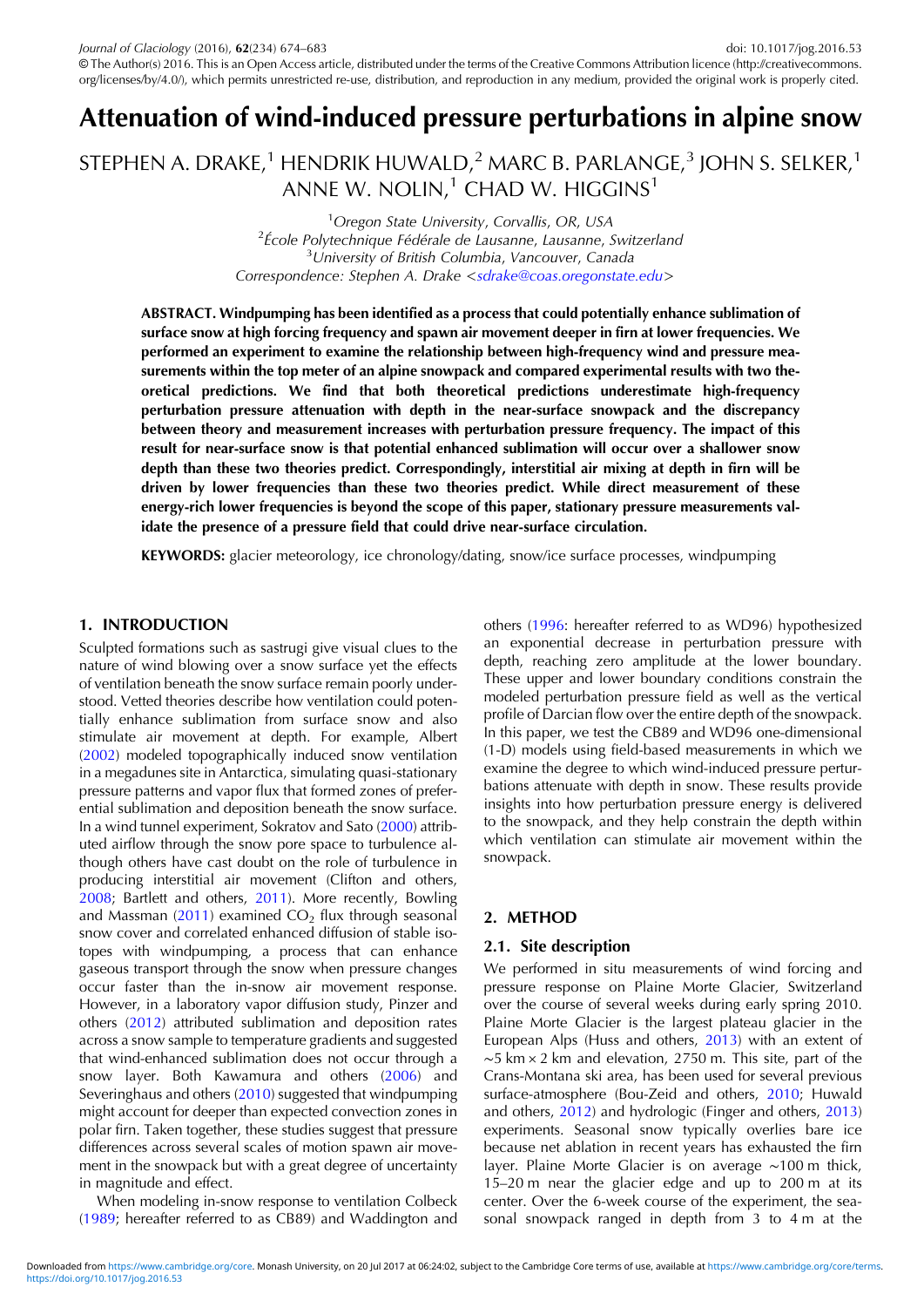instrument site. Prevailing wind measurements acquired from a wind vane and cup anemometer over a 3-week period from late February through mid-March informed a deployment footprint. The upwind fetch had a generally smooth surface with a gently rising inclination of several degrees punctuated by a ridgeline roughly 2 km upwind (Fig. 1).

## 2.2. Measurement method

To capture in situ measurements of pressure perturbations at known depths in the snow we fabricated four 1 m long wedge-shaped snow 'pickets' into which we embedded fittings with 10–25 cm spacing [\(Fig. 2\)](#page-2-0). To each fitting we permanently fixed silicone tubing that was strung along the picket center and out the top of the picket ([Fig. 3](#page-2-0)). The other tubing end was attached to a differential pressure transducer each time a deployment was initiated. Elliot's ([1972\)](#page-9-0) data and previous experience dictated the need for pressure transducers with fast response. Additionally, we required a pressure sensor that spanned a range of tens of Pascals with measurement precision better than 1 Pa. For this purpose we employed Setra<sup>™</sup> Model 264 differential pressure transducers, designed to operate with an accuracy of 1% full scale at temperatures ranging from −18 °C to 65 °C. Fullscale differential pressure measurements from −25 to +25 Pa were output as voltages ranging from 0 to 5 VDC. Laboratory tests revealed thermal drift somewhat larger than the advertised value of 0.033% full scale  $\textdegree F^{-1}$  $(=0.06\%$  full scale °C<sup>-1</sup>), highlighting a need to perform in-field base calibration.

In all, 28 pressure transducers were mounted on aluminum rails and placed in a plastic storage container for protection from the elements during data acquisition, and to facilitate transport. The pressure transducers on pickets 1 and 2 had been used in a previous study and had experienced some wear. Results between the older and newer pressure sensors qualitatively agreed, but the data scatter was greater for the older sensors. We therefore used measurements from pickets 1 and 2 for qualitative assessment only.

Before placing the pickets into the snowpack, we vertically inserted a thin aluminum plate against two support pipes into the snow. Each picket was then placed vertically with the side opposite the tubing ports positioned firmly against the aluminum plate. This configuration maintained the

picket's vertical orientation and provided torque to continuously press the slightly tapered picket face against the snow, thus minimizing the likelihood of air pockets forming around the picket perimeter during placement. Once the snow pickets were in place, we positioned a Campbell Scientific CSAT3 sonic anemometer ∼30 cm above the snowpack surface with respect to the center of the measurement volume and in close proximity to the snow pickets to characterize the near-surface atmospheric turbulence [\(Fig. 3](#page-2-0)). This close proximity between the sonic anemometer and snow pickets was intended to maximize the coherence of turbulent structures detected by the sonic anemometer and pressure transducers. We acquired pressure transducer and sonic anemometer data at 10 Hz using a Campbell Scientific CR5000 data logger.

#### 2.3. Reference pressure

A differential pressure transducer measures the pressure difference between two points. Thus, a common reference is a critical requirement to inter-compare values collected from differential pressure transducers. The Setra 264 pressure transducer has two ports, which we refer to as the 'low' or reference port and a 'high' or measurement port. The low port of each differential pressure transducer was attached to a single common reference. Pressure perturbations were measured as the pressure difference between the reference (low port) and the high port. An ideal common reference removes pressure perturbations at the low port of each pressure transducer, thereby establishing a shared baseline such that high-port pressure measurements may be directly compared amongst different pressure transducers. The common reference was constructed as a double-walled vessel filled with small, irregularly shaped pieces of high-density foam to dampen incontainer velocity and pressure fluctuations. The low-port tubing passed into the inner vessel with one pinprick hole providing air passage between the inner vessel and the outer vessel and a second pinprick hole connecting the outer vessel with the environment to minimize highfrequency pressure changes while allowing for gradual, synoptic scale equilibration, which could otherwise easily exceed the full scale of the pressure transducers.

For each deployment the reference pressure chamber was placed in the same container as the logger, thus high-pass



Fig. 1. Plaine Morte Glacier, Switzerland (courtesy Google Earth) labeled with the experiment site (star). The bold arrow points in the direction of the prevailing wind.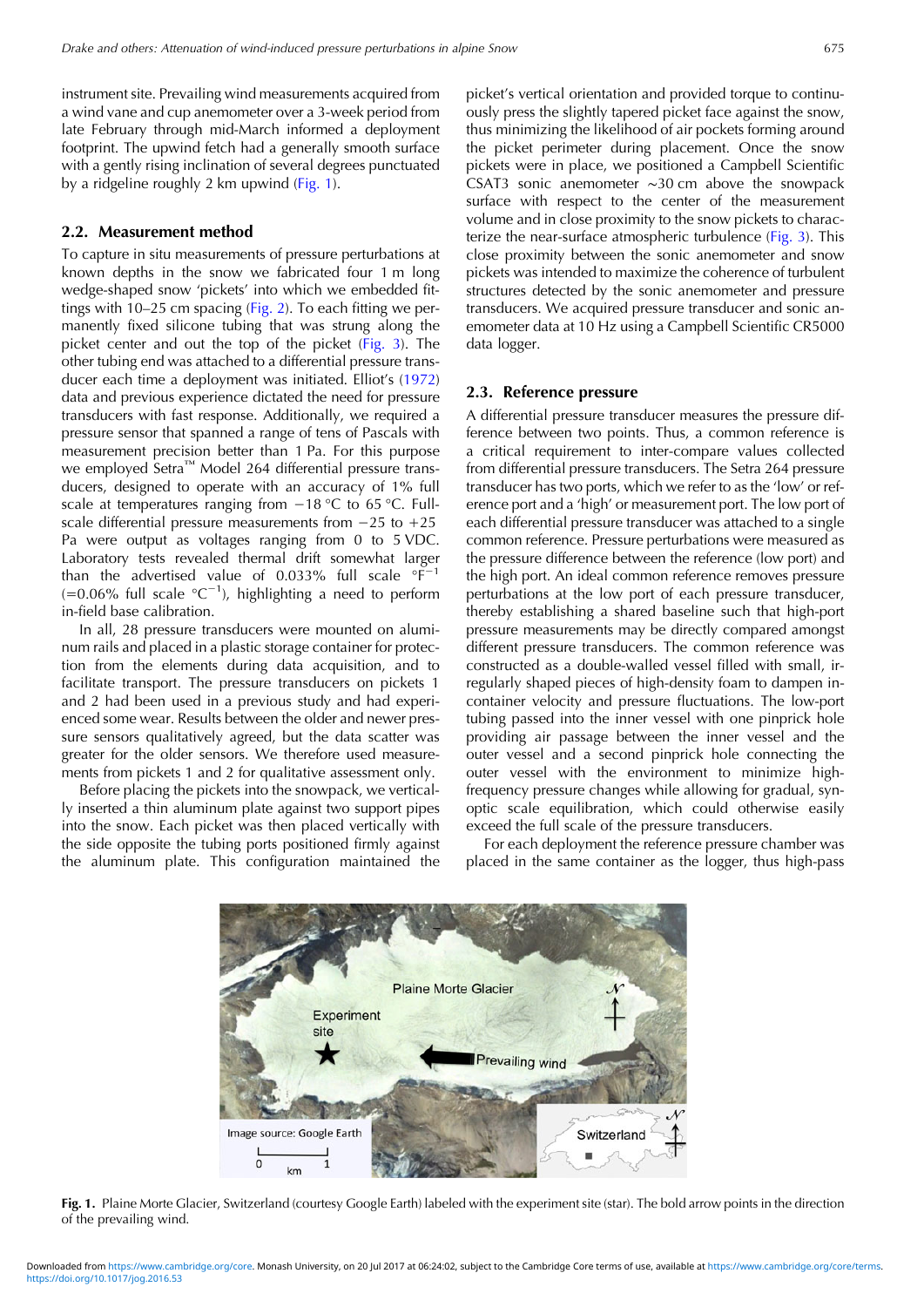<span id="page-2-0"></span>

Fig. 2. Schematic diagram of snow picket showing the most commonly used port locations (cm) and pressure reference.

filtering free-atmospheric pressure changes. We measured the relaxation time constant for the pressure chamber in a laboratory environment to minimize noise due to turbulence. The relaxation time was measured by injecting a known volume of air (0.5 mL) through a 1 m long stainless steel capillary (to reduce heating) into the reference chamber port that would normally connect to the low port of the pressure transducers. We noted an exponential decay in pressure as the reference chamber responded to this imposed pressure perturbation. The relaxation time was taken as the time required for the measured pressure to decay to 0.37 (or  $\rho^-$ <sup>1</sup>) of the imposed pressure and was found to be  $75 \pm 5$  s. This time frame is short enough to respond to synoptic changes yet long enough to resolve high-frequency pressure changes. We cannot resolve the magnitude of pressure changes with frequency on the order of or below the chamber relaxation time because the reference chamber will equilibrate over the time span of the fluctuation and synthetically dampen the measured response. Our setup is therefore tuned to measure high-frequency pressure responses.

Changes to the relaxation time under changing environmental conditions were an unmeasured potential source of error.

# 3. RESULTS

# 3.1. Snow state

To determine snowpack structure, we excavated a snow pit down to no less than 1 m depth and horizontally within 10 m of the snow picket location in each pressure picket deployment. Snow pits were excavated after the snow pickets had been placed; the pressure data acquired during snow pit excavation were not used in this analysis. We acquired vertical profiles describing layering, crystal properties, temperature and density to characterize the snowpack. The time/height cross section in [Figure 4](#page-3-0) summarizes the evolution of derived intrinsic permeability from Shimizu's ([1970\)](#page-9-0) formula for the specific permeability  $(B_0 = 0.077d_0^2 \exp[-7.8 \rho_s^*]$ , where  $d_0$ is the grain diameter and  $\rho_s^*$  is the specific gravity of snow with respect to ice) over the time range of case studies. From literature reviews we expected that intrinsic permeability empirically derived using Shimizu's formula would yield calculated values in the range,  $10^{-8}$ – $10^{-10}$  m<sup>2</sup>. However, Shimizu's formula applied to our measurements gave permeability values down to  $10^{-12}$  m<sup>2</sup> in deeper, denser snow. Clearly, Shimizu's formula yielded systematically low permeability values as snow density increased with depth. As Shimizu ([1970](#page-9-0)) and Albert and others ([2000](#page-9-0)) noted, the topology of the snow matrix evolves to a state that no longer complies with the fundamental assumption of packed spheres, rendering his formula inappropriate. To compare our results with the theoretical models of CB89 and WD96 we assume a constant intrinsic permeability of  $10^{-9}$  m<sup>2</sup>, which was a representative near-surface value over the course of the experiment (bold isopleth in [Fig. 4\)](#page-3-0). We present this result to underscore the notion that intrinsic permeability varied substantially over small changes in space and time at our experiment site.

## 3.2. Deployments

Between 16 March and 17 April 2010 we deployed our snow picket/sonic anemometer system 12 times for periods ranging from 3 to 44 h. Given that site access was available only when the Crans-Montana ski lifts were operating, most data



Fig. 3. Campbell Scientific CSAT3 sonic anemometer poised above four snow pickets (only picket tops are visible below the red arrows) during the 25 March deployment (case 3).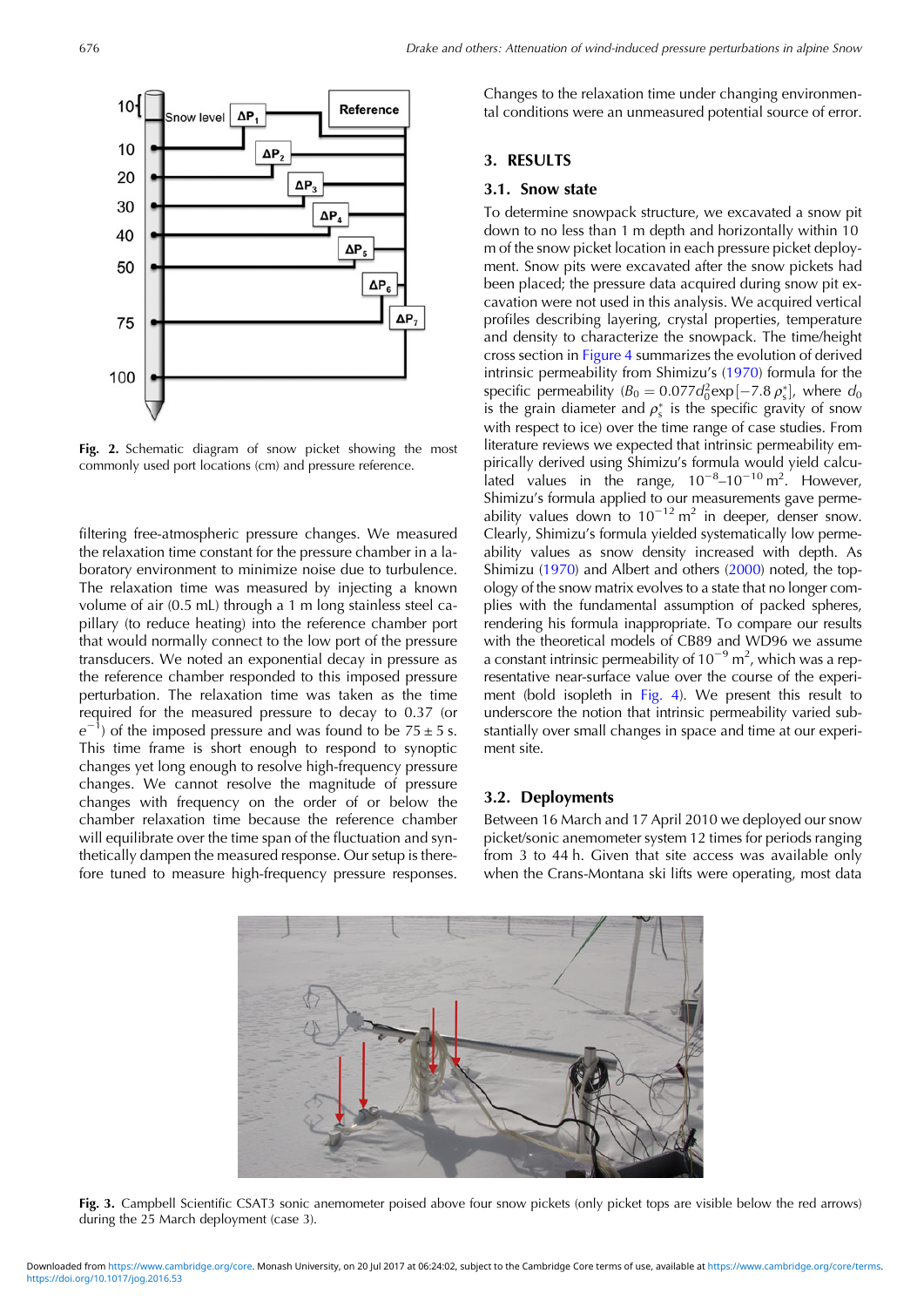<span id="page-3-0"></span>

Fig. 4. Derived snow permeability time-depth slice in  $log_{10}$  units. Vertical dotted lines indicate the dates snow pits were measured. Snow permeability was derived from the Shimizu ([1970\)](#page-9-0) formula, based on measured grain size and snow density.

were acquired during times between when the ski area opened in the morning and when it closed for the day. Six of the 12 deployments passed quality control constraints for time and wind directional continuity. We required consistent data intervals to accurately compute high-frequency correlations and for spectral analysis. Therefore, we did not use data that would have necessitated gap filling. Wind direction continuity was required because the relative pressure systematically changed with attack angle on a given picket. For example, wind forcing and in-snow pressure response at 100 cm depth shown between midnight on 12 April and midnight on 13 April in Figure 5 indicate that relative pressure magnitude changed sign at noon when the wind direction changed from southeasterly to northerly. So when the wind direction varied substantially, we could not discriminate between the influence of wind speed and wind direction on the relative pressure measured within the snow. We further describe the objective criteria for wind direction selection later.

To facilitate references to particular deployments that met quality control constraints we define reference indices for the six deployments in Table 1.

## 3.3. Calibration

As noted earlier, the baseline voltage for each pressure transducer changed in a non-systematic stepwise manner at the initiation of each deployment when the pressure reference was engaged. Differences in hydrostatic pressure between the pressure reference and pressure measurements at difference depths in the snow also introduced a pressure offset. The baseline voltage was therefore defined such that measured pressure changes asymptote to zero with wind speed. The method of finding this baseline offset for each pressure transducer is delineated below in the section, 'Stationary Pressure Response to Wind Forcing'. It could be argued



Fig. 5. Relative pressure at 1 m depth, wind speed and wind direction are plotted for 12–13 April to show the directional dependence of relative pressure. Vertical dotted lines bracket the noon time frame during which wind direction changed considerably and the pressure response was evident at 1 m depth in dense snow.

that pressure changes will not be zero even at zero wind speed; however, this degree of precision is below the measurement capability of the pressure sensors used in this experiment.

#### 3.4. Experimental error

At the end of the first deployments we dug out the snow pickets to inspect picket air intake ports for icing and to verify that there was minimal air space around each picket by which pressure signals could bypass the snow medium and pass directly from the atmosphere into the pressure transducer intake ([Fig. 6](#page-4-0)). By correlating visual inspections with pressure measurements we determined that leakage around a picket was only an issue for near-surface ports (10 and 20 cm depth) in the later stage of longer deployments as snow melted, eroded or sublimated away from the picket face. This process manifested in the data as an apparent increase in perturbation pressure response to a given wind forcing and was thus marked as unreliable data. Icing of ports on the pickets was another source of experimental error. Snow could become impacted into a picket air intake port during placement, or an intake port could ice over during a data-acquisition period. In this event, the variance

| Table 1. |  | Case studies |  |
|----------|--|--------------|--|
|          |  |              |  |

| Case          | Date range  | Time range<br><b>CFT</b> | Time span      |
|---------------|-------------|--------------------------|----------------|
|               | 16 March    | 11:55-14:48              | 2.8            |
| $\mathcal{P}$ | 18 March    | 11:08-14:00              | 2.9            |
| 3             | 25 March    | 11:30-13:30              | $\overline{2}$ |
| 4             | 2 April     | $10:10 - 13:40$          | 3.5            |
| 5             | 12 April    | $00:00 - 06:00$          | 6              |
| 6             | 12-13 April | 20:00-04:00              | 8              |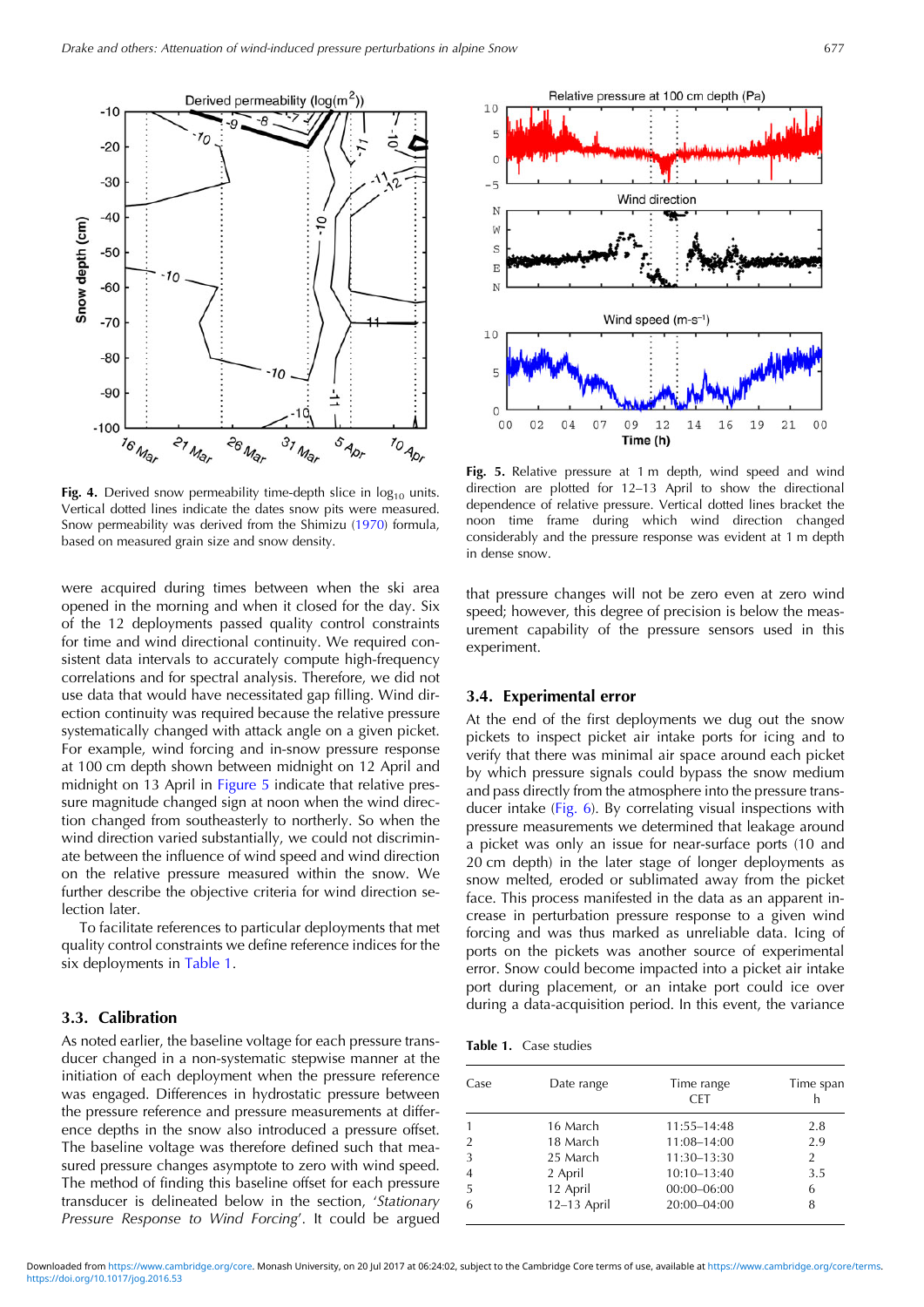<span id="page-4-0"></span>

Fig. 6. Dug out pressure pickets (backside) on 11 April after a 2-day deployment with warm daytime temperatures showing snow loss around the top of the picket but no direct air exposure below ∼20 cm.

in pressure measurements from iced ports had very low correlation with wind speed changes and was easily identifiable. Snow impaction/icing was a common source of experimental error that reduced the quantity of high-quality data collected below 50 cm depth. For data collected at 10, 20, 30, 40, 50, 75 and 100 cm depths, corrupted data accounted for 5, 5, 0, 17, 33, 33 and 33% of the case data, respectively.

### 3.5. Stationary pressure response to wind forcing

We refer to stationary pressure as the relative pressure field that developed in response to constant wind blowing over a barrier, and we distinguish it from the perturbation pressure, which is variability in the pressure field caused by variations in wind forcing. CB89 and Albert [\(2002](#page-9-0)) theorized that topographic features generate a stationary pressure field that drives near-surface circulations in snow. To confirm the presence of a stationary pressure field we first needed to calibrate the baseline pressure for each pressure sensor for all six case studies in [Table 1](#page-3-0) such that we could inter-compare results between the cases. Constant topographic forcing is simulated by flow distortion over 10 cm of exposed snow picket as shown in [Figures 2](#page-2-0) and [3.](#page-2-0) To maximize the forcing/response signal, we removed the directional dependence of stationary pressure amplitude by excluding data  $>5^\circ$  from the prevailing wind direction. The wind direction relative to the picket face was not necessarily known to a precision of  $\pm 5^{\circ}$ , so we derived the optimal wind direction by iteration, choosing the orientation that gave highest stationary pressure response to wind speed forcing.

Pressures were then bin-averaged in  $0.25 \text{ m s}^{-1}$  wind speed increments to determine a characteristic curve for each observation period defining the stationary pressure response to the wind forcing as well as the standard deviation, which defined the perturbation pressure response. Figure 7 shows an example of the underlying data and the resulting characteristic curve for 18 March.

Inspired by the quadratic relationship between pressure and velocity in Bernoulli's equation, we fit a quadratic curve to the data and also tried linear and exponential curve fits. The curve fit was used to extrapolate wind speed to the y-intercept. We found the  $R^2$  value was maximized with an exponential fit when applying the constraint that relative pressure must be minimized at zero wind speed. Without this constraint a given quadratic fit could have a higher  $R^2$  and also exhibit non-physical behavior that the relative pressure at zero wind speed could be greater than the relative pressure at non-zero wind speed. The difference between an exponential curve fit and a quadratic curve fit was typically small (<1 Pa), but was larger for cases for which the quadratic fit was poor. In subsequent analysis, we ignore results at the upper limit of the data range where we had insufficient data to resolve a characteristic curve.

Once the relative pressure at which wind speed asymptotes to zero was determined for all six cases, the y-intercept was subtracted from the y-coordinate (pressure) of the binaveraged center points. This procedure defined a common origin and allowed us to overlay case results. A flowchart delineating steps in this procedure is shown in [Figure 8.](#page-5-0) Wind speed vs stationary pressure for all the cases are compiled in [Figure 9](#page-5-0) revealing a similar pressure response curve for each case. The general trend is that of an exponential response at low wind speed, transitioning to a linear response at higher wind speed. Largest stationary pressures were typically found closer to the snowpack surface as can be seen by the 5 cm deep measurement in [Figure 9.](#page-5-0) This is the only case with a 5 cm deep pressure measurement as for all other cases we acquired data at no less than 10 cm depth. Aggregating all cases, 1 min averaged wind speeds ranged up to 9 m s<sup>-1</sup>



Fig. 7. Pressure vs wind speed bin-averaged at 20 cm depth in 0.25 m s<sup>-1</sup> increments for data within  $\pm 5^{\circ}$  of the prevailing wind direction. The colorbar indicates the wind direction in (°).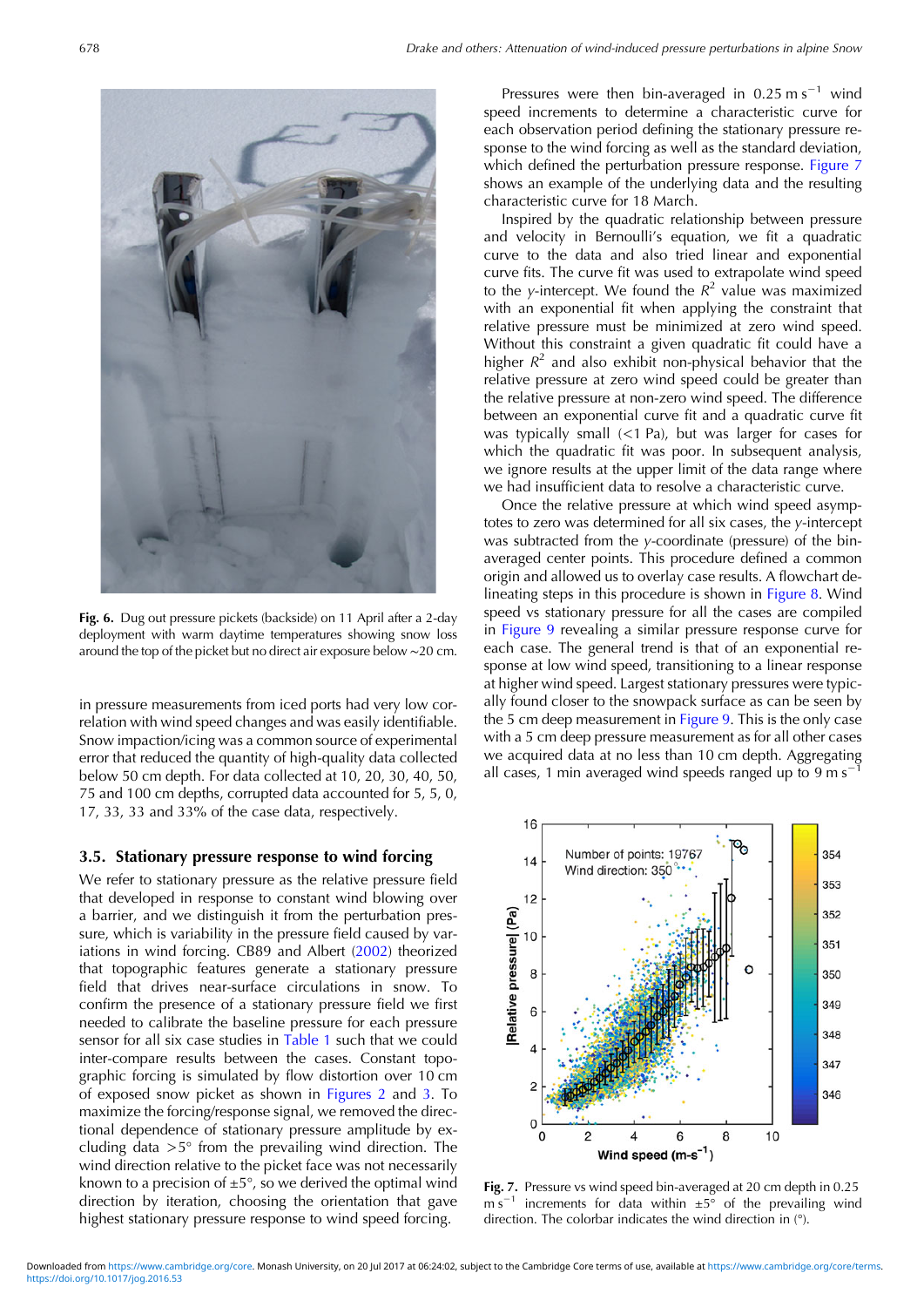<span id="page-5-0"></span>

Fig. 8. Flowchart showing steps taken to extract stationary pressure from pressure measurements.

with corresponding averaged pressure responses up to 11.5 Pa. With a 5 m  $s^{-1}$  wind forcing the average pressure response was 4 Pa, which was similar to the 5 Pa response Albert and others [\(2002\)](#page-9-0) reported for 7 cm amplitude sastrugi. Since the magnitude of the pressure response to wind forcing depends on the shape and size of the topographic forcing we cannot directly compare our result with Albert's, other than to note an order of magnitude correspondence.

#### 3.6. Stationary pressure attenuation

Although the magnitude and shape of the stationary pressure field depends on the nature of the topographic forcing, attenuation of the pressure field with depth depends rather on the characteristics of the snow medium. For each case we determine stationary pressure attenuation by comparing the pressure magnitude near the surface with deeper measurements. The presence of attenuation was determined by subtracting stationary pressure magnitude at one depth



Fig. 9. Stationary pressure vs wind speed for pickets 3 and 4 at all depths and all cases. The difference in pressure response to wind forcing between all depths for a given case was small relative to the difference between cases because the snowpack differences between cases had a greater effect than snow depth for a given case. For a given case, the pressure response to wind forcing statistically decreased but rarely monotonically decreased. On 18 March the top measurement was at 5 cm rather than 10 cm and is indicated by an arrow.

from the measurement just above. We compiled this result for all cases in Figure 10, which shows that, on average, the stationary pressure field decreases by 0.15 Pa m−<sup>1</sup> below 10 cm. Monotonically decreasing stationary pressure was not typical because large excursions from a monotonic profile were common. These excursions obscured the decrease in stationary pressure with depth that is less ambiguously represented by ranking the pressure measurements. An ensemble average of all the cases indicates that the ordered rank for stationary pressure did attenuate with depth, consistent with Colbeck's and Albert's models. This result persists if we exclude any one of the cases from the ensemble result. The pressure sensors that we used had inadequate dynamic range to capture much larger near-surface pressure changes. However, one can infer from case 2 [\(Table 1](#page-3-0)) for which we had measurements at 5 cm depth (Fig. 9) that topographically induced stationary pressure decreases most quickly near the air/snow interface and then attenuates more slowly with depth.

#### 3.7. Perturbation pressure attenuation

We summarized the perturbation pressure energy given by the error bars in [Figure 7](#page-4-0) for each case in [Figure 11,](#page-6-0) plotted against wind speed. Perturbation pressure increases superlinearly with wind speed. Rather than flattening out at high wind speed as seen for stationary pressure, the perturbation pressure curve maintains the same curvature at high values for all cases except case 6 (13 April in [Fig. 11\)](#page-6-0). For case 6 [\(Table 1\)](#page-3-0), the perturbation pressure becomes less sensitive to wind speed as wind speed increases. Snow permeability at all depths was lowest for case 6, indicating that perturbation pressure is constrained in low permeability snow. We compared the arrival times of pressure perturbations at each depth by clipping out a 2 min (plus one data point) time period of 10 cm deep pressure data and a 1 min subset of pressure data from a deeper position and then sliding this subset index-by-index to find the position of best fit for the two signals as given by a Pearson correlation coefficient. The best alignment between the time series occurred with zero time offset indicating there was no



Fig. 10. Stationary pressure attenuation with depth for pickets 3 and 4 using the data shown in Figure 9.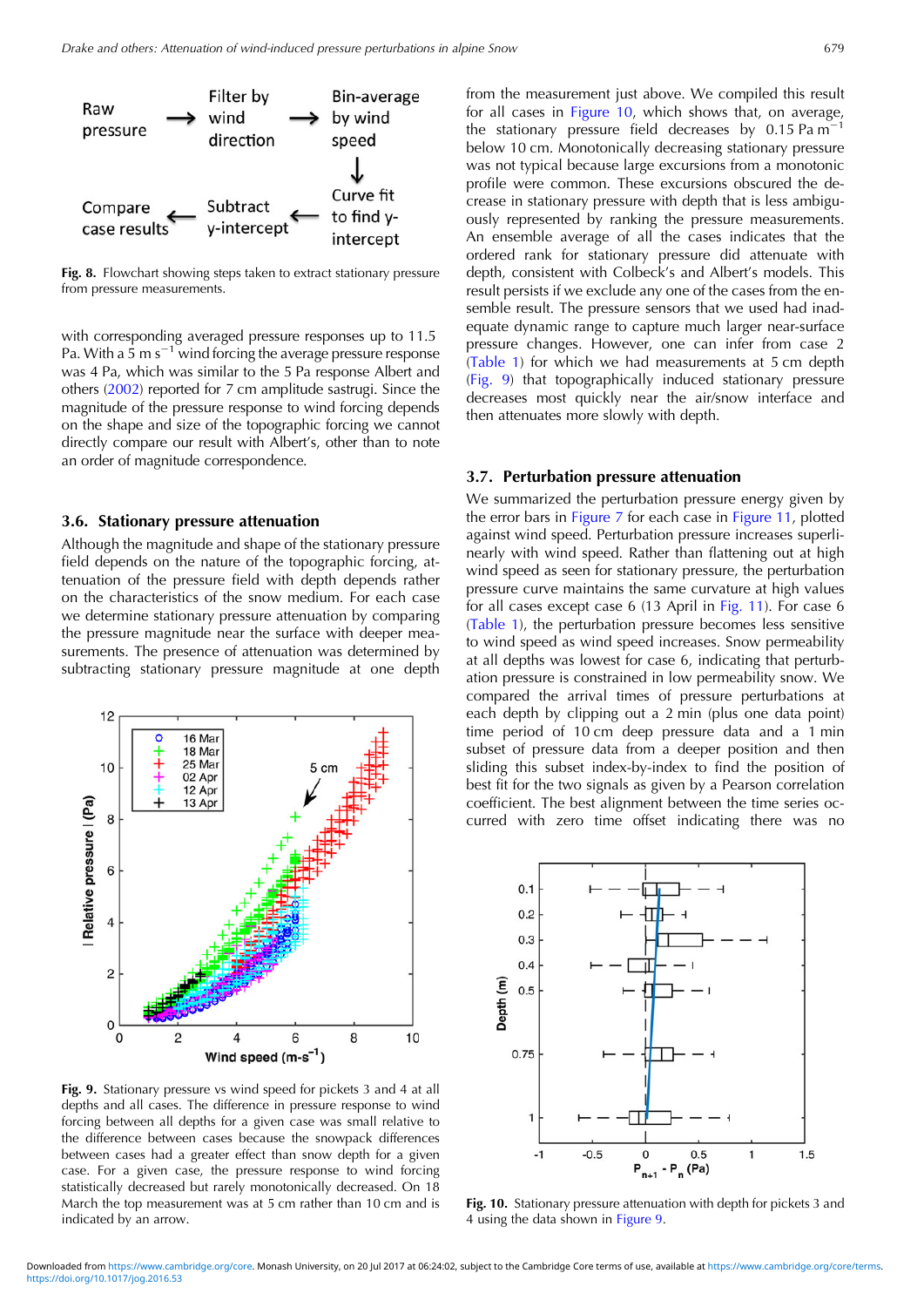<span id="page-6-0"></span>

Fig. 11. Perturbation pressure vs wind speed for pickets 3 and 4 for all cases using the same pressure sensor data as shown in [Figures 9](#page-5-0) and [10.](#page-5-0)

distinguishable time delay between the 10 cm deep and deeper measurements. This result is expected because pressure perturbations propagate at the speed of sound and our data acquisition rate (10 Hz) was not fast enough to resolve the propagation characteristics of high-speed pressure fluctuations.

## 3.8. Spectral attenuation of perturbation pressure

As predicted by CB89 we find a spectral dependence of perturbation pressure attenuation within the snow wherein higher frequencies are more strongly attenuated with depth than are low frequencies. In Figure 12, we plotted pressure spectra for picket 3 in case 3, which is representative for surface snow with moderately high permeability. A spectral diagram shows the fractional contribution to variance by each frequency and is plotted in log form because power rapidly decreases with increasing frequency. This plot displays pressure energy over frequencies ranging from a fundamental frequency of 0.01 Hz, which is defined by the averaging time span, to the Nyquist frequency of 5 Hz, which is the highest resolvable frequency at a 10 Hz data acquisition rate. The data were initially subdivided into 30 min segments and 1024-point FFTs were then averaged. This averaged result represents a trade-off that improved signalto-noise ratio at the expense of low-frequency resolution. The 1024 points acquired at 10 Hz corresponded to a 102.4 s averaging interval, which is slow enough for interstitial air movement to hydrostatically respond to pressure changes in a moderately permeable ∼1 m deep snowpack. At the observed snow permeability and snow depth we capture the transition from a hydrostatic response to higher frequencies relevant to windpumping.

As shown in Figure 12, high-frequency pressure fluctuations are evident tens of centimeters deep in the snow. The spectra show that perturbation pressure energy decreases with depth in the snow down to 40 cm depth. Traces for the 40, 50 and 75 cm depths overlay each other and



Fig. 12. Picket 3 perturbation-pressure spectra for case 3 (25 March) at depths given in the legend. In this case, high-frequency perturbation attenuated monotonically with depth to the noise floor at ∼40 cm depth. The 95% confidence interval is displayed below the legend.

suggest a noise floor, meaning that high-frequency energy had dissipated by this depth. In most cases we observed aliasing of higher-frequency energy as well as evidence of a noise floor near the Nyquist frequency. For low permeability snow cases (not shown), differential spectral attenuation is nearly absent, presumably because high-frequencies had been attenuated in the 0–10 cm layer. For cases 1, 2, 4 and 6, the nearsurface spectral slope (at 10 cm depth) was closer to the −7/3 value, predicted by the similarity theory, as in Bachelor [\(1951](#page-9-0)). For cases 3 and 5, the magnitude of the spectral slope was less and closer to −5/3, consistent with values predicted by Van Atta and Wyngaard [\(1975](#page-9-0)). The decline in spectral slope at lower frequencies is likely because the relaxation timescale of the pressure reference was similar to the timescale of the pressure fluctuations, so the full magnitude of low-frequency pressure fluctuations was not captured. We did not find a systematic relationship that describes the dependency of spectral slope with other measured and derived parameters such as wind speed, turbulence intensity, atmospheric stability, surface snow density or permeability. We conclude that the perturbation pressure spectral slope also depends on snow characteristics for which we did not account, e.g. surface impedance, snow layering and tortuosity. That is, even with isotropic turbulence for which one might expect a −7/3 perturbation pressure spectral slope response, snow state may confound agreement between the measured and the expected spectral slope.

## 4. DISCUSSION

CB89 developed a theoretical solution that describes the attenuation of perturbation pressure with depth for a thin snowpack. WD96 found an analogous solution for an infinitely deep snowpack. Both of these solutions use the same form of perturbation pressure diffusivity, so we can compare our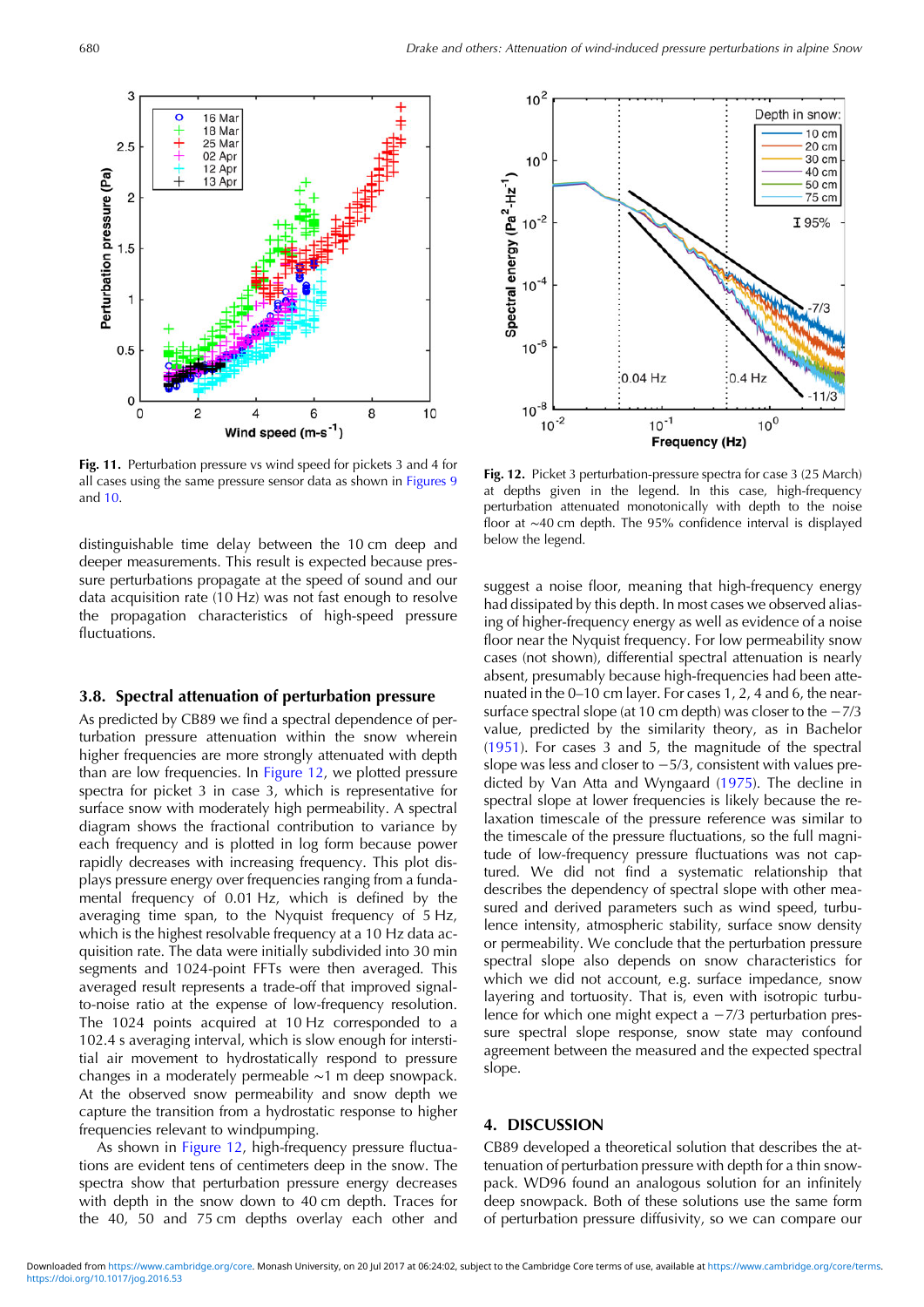<span id="page-7-0"></span>experimental results with these two theoretical results in that context. For both models the perturbation pressure diffusivity,  $\kappa_{\rm p}$  is:

$$
\kappa_{\rm p} = \frac{K P_0}{\mu \, \phi},\tag{1}
$$

where K is the intrinsic permeability,  $P_0$  is the atmospheric pressure,  $\mu$  is the air viscosity and  $\phi$  is the snow porosity. From WD96, diffusivity forms the basis for a diffusion scale length,

$$
H(\omega_0) = \sqrt{\frac{2 \ \kappa_{\rm p}}{\omega_0}},\tag{2}
$$

where  $\omega_0$  is the forcing frequency. The diffusion length scale can be thought of as the depth to which air can diffuse for a given frequency of wind forcing. As the forcing frequency decreases, air has more time to diffuse and can diffuse through a thicker snow layer.

Using the diffusion length as a scaling parameter we compare the theoretical prediction for the ratio of perturbation pressure throughout the snow depth (denoted as  $p$ ) with the near-surface value (denoted  $p_0$ ) from CB89 and WD96 with our experimentally derived values. Both theoretical solutions assume constant permeability so for comparison we use a 10–20 cm value of 10<sup>-9</sup> m<sup>2</sup>, highlighted as a bold isopleth in [Figure 4](#page-3-0). We assume a constant snow porosity  $\phi = 0.65$ , with other constants  $\mu = 1.65 \times 10^{-4}$  Pl and



Fig. 13. Measured and theoretical perturbation-pressure attenuation with depth at 0.04 Hz with depth scaled by the diffusion length scale. The horizontal axis is the perturbation pressure at a given depth divided by the reference (surface) perturbation pressure. The vertical axis is the depth divided by the diffusion length scale. The long-dashed curve shows measured perturbation pressure attenuation with depth using the 10 cm pressure as the reference pressure,  $p_0$ . The solid curve shows the attenuation calculated by extrapolating the tendency given by the long-dashed curve to the surface in order to determine a surface value for the reference pressure,  $p_0$ .

 $P_0 = 9.75 \times 10^4$  Pa, and  $h_0 = 3$  m consistent with experimental values.

We investigate the instantaneous perturbation pressure power at two representative frequencies, 0.04 and 0.4 Hz, rather than the integral of the spectra (i.e. the variance) because the variability between cases at these frequencies is small thereby improving composite comparisons. These two frequencies bracket the 0.1 Hz frequency at which differential spectral attenuation typically increases [\(Fig. 12\)](#page-6-0) and therefore represent solutions that bracket this kink point. We calculated attenuation with depth by dividing the instantaneous perturbation pressure at 10 cm from each deeper sensor. The experimental results show perturbation pressure attenuation with depth (box plots in Figs 13 and [14](#page-8-0)). If the 10 cm sensor were located closer to the surface we anticipate the near-surface pressure measurement would be larger and the resultant  $p/p_0$  ratio would then be smaller at each depth. Our measurements show larger attenuation with depth than predicted by either WD96 or by CB89 yet our measurements under-predict near-surface perturbation pressure attenuation. We obtain an estimate of the surface-relative attenuation by calculating the surface perturbation pressure that would yield the observed attenuation as given by the comparison of perturbation pressure at 10 cm with deeper measurements. In both Figures 13 and [14,](#page-8-0) the thin dashed curve represents an exponential curve fit to the data with  $p_0$  given by the perturbation pressure at 10 cm depth. We solve this curve fit for the perturbation pressure at 1 mm depth to obtain an estimate of the surface perturbation pressure:

$$
\frac{z}{H} = a \exp\left(b \frac{p_0}{p_{10}}\right) \rightarrow p_0 = \frac{p_{10}}{b} \ln\left(\frac{z}{Ha}\right). \tag{3}
$$

We then recomputed the attenuation using this surface estimate to obtain the fit plotted as the solid curve in Figures 13 and [14.](#page-8-0) At 0.04 Hz, an exponential curve fit of the form  $a \times a$  $\exp(b \times p/p_0)$  gives coefficients a = -44.8 and b = -13.8. At 0.4 Hz, an exponential curve fit of the form  $a \times \exp(b \times p/p_0)$ gives coefficients  $a = -0.11$  and  $b = -6.63$ .

The primary cause of variability in the ratio  $p/p_{10}$  between cases is not clear although we can discriminate several relevant parameters that are not the cause. For a given case, even large differences in density and intrinsic permeability with depth do not translate into large differences in perturbation pressure as seen by comparing [Figure 4](#page-3-0) with [Figure 11.](#page-6-0) Likewise, wind turbulence spectra (not shown) do not indicate significantly different forcing that would lead to very different  $p/p_{10}$  ratios between cases. We suspect that the differences in snow state other than density and intrinsic permeability such as surface hardness, tortuosity (microphysical structure) and layering account for much of the variability in  $p/p_{10}$  ratio between cases. For example, a thin, lowpermeability surface crust could inhibit turbulent energy and perturbation pressure transfer into the snowpack. In this instance, perturbation pressure entering the snowpack would be less than expected for a given bulk snow permeability and surface forcing.

An alternate analysis of pressure spectra presented by Clarke and Waddington [\(1991](#page-9-0)) supports this conclusion. The authors interpreted the difference in spectral magnitude between the surface and 10 cm deep pressure measurements as being due only to absorption by the snow medium. In the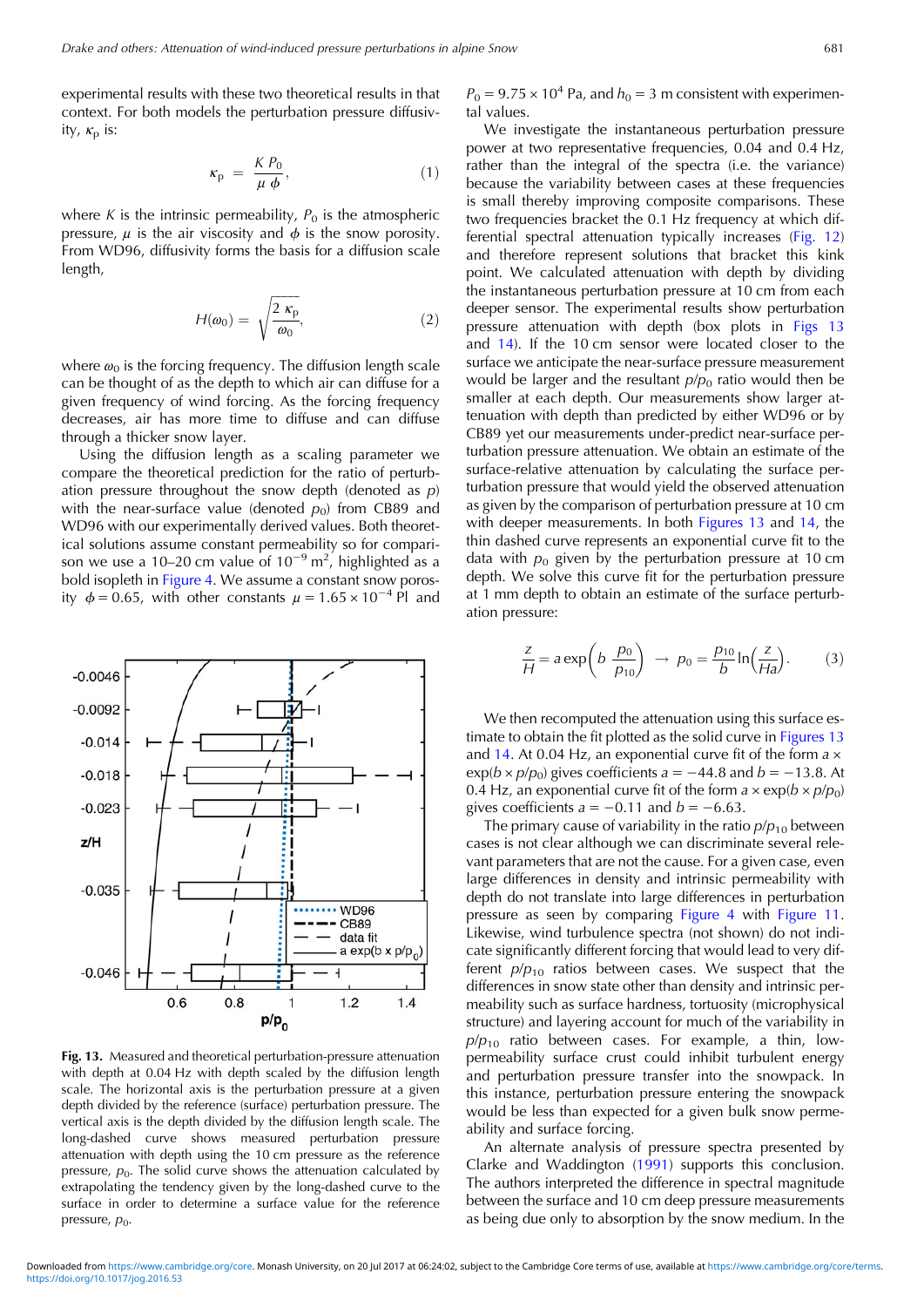<span id="page-8-0"></span>

Fig. 14. Measured and theoretical perturbation pressure attenuation with depth at 0.4 Hz with depth scaled by the diffusion length scale. The axes are the same as [Figure 13](#page-7-0). The long-dashed and solid curves were computed by the same procedure as delineated in [Figure 12](#page-6-0) caption.

10 cm pressure spectra, the spectral slope of the deeper measurement is close to  $-7/3$ , whereas the spectral slope of the surface measurement is close to −1, suggesting that the near-surface pressure spectra capture dynamic pressure changes of airflow around the pressure sensor rather than an unfettered cascade of turbulently generated perturbation pressure. An alternate interpretation of their results is that a significant portion of the energy difference between the surface and 10 cm depth measurements is due to scattering at the snow surface rather than solely due to attenuation through the snow layer.

In Figure 14, we show theoretical and measured attenuation at 0.4 Hz, a frequency within the range of differential attenuation for all the cases. Since the diffusion length scale is inversely proportional to the forcing frequency, both theories predict greater attenuation at higher frequencies relative to lower frequencies, but both theories still under-predict the observed attenuation. The experimental result is that high-frequency pressure perturbation is strongly attenuated with depth. Using a 3-D model Clarke and Waddington ([1991\)](#page-9-0) found that vertical perturbation pressure attenuation was enhanced by horizontal airflow when the surface forcing was spatially limited. Since the exposed portion of the snow pickets in our experiment generated a spatially limited pressure field our experimental result qualitatively agrees with their theoretical result. From the pressure spectra in [Figure 12](#page-6-0) it is clear that a small fraction of perturbation pressure energy resides at high frequencies, so strong attenuation of high-frequency pressure energy has a vanishingly small impact on spectrally integrated attenuation with depth (i.e. the variance). Measured attenuation exceeds model predicted attenuation even if we assume an unreasonably low uniform snow permeability (e.g.  $10^{-11}$  m<sup>2</sup>, not shown) with a corresponding decrease in the e-folding depth.

# 5. CONCLUSIONS

We observed the relationship between wind and pressure at a data acquisition frequency of 10 Hz in an alpine snowpack to 1 m depth. The stationary pressure field that was formed by wind blowing over the exposed top 10 cm of a snow picket decreases with depth, consistent with Colbeck ([1989\)](#page-9-0) and Albert [\(2002](#page-9-0)). Since the stationary pressure field in our experiment was synthetic and because the shape of the stationary pressure field depends on the shape of the topographic feature, we broadly characterize this verification as orderof-magnitude agreement.

The thrust of this experiment was to separate stationary pressure from the perturbation pressure field, so that we could assess the relationship between wind forcing and the vertical profile of perturbation pressure in snow. We have documented perturbation pressure attenuation with depth at high frequencies and derived empirical formulas to deterministically calculate the average perturbation pressure attenuation at two representative frequencies, 0.04 and 0.4 Hz. At both these high frequencies the perturbation pressure field attenuated faster with depth than predicted by either Colbeck ([1989\)](#page-9-0) or Waddington and others [\(1996](#page-9-0)). The perturbation pressure attenuation difference between theory and measurement increased with frequency. This result agrees with the Clarke and Waddington ([1991\)](#page-9-0) result that found enhanced perturbation pressure attenuation when the surface forcing was spatially limited. In turn, this agreement underscores the importance of simulating windpumping as a 3-D process.

Since frequencies above 0.04 Hz contain a small fraction of the total spectral energy of the perturbation pressure field, attenuation at these high frequencies negligibly decreases the spectrally integrated pressure energy within 1 m of snow depth. Continuity in this trend towards lower frequencies suggests that attenuation decreases with decreasing frequency, but remains greater than predicted by either of the two 1-D models considered in this paper. Although the fraction of perturbation pressure energy at high frequencies is small, differential spectral attenuation at high frequencies represents a signature that could be used to characterize the depth in snow that is perturbed by high-frequency turbulence. The lack of a robust similarity relationship between wind properties, perturbation pressure and permeability suggests that other parameters such as tortuosity, snow surface hardness and layering strongly affect perturbation pressure attenuation in snow. Explicit characterization of perturbation pressure energy for energy-rich lower frequencies remains a topic for future work.

## ACKNOWLEDGEMENTS

This research was funded by the Laboratory of Environmental Fluid Mechanics and Hydrology at École Polytechnique Fédérale de Lausanne and the Landolt et Cie Endowed Chair for Sustainable Futures, Switzerland. Crans-Montana ski area provided key logistical support during the field campaign. We thank V. Piovano for measuring the relaxation time constant of the pressure reference and D. Chelton for guidance on the spectral error assessment. We are grateful to E.D. Waddington and an anonymous reviewer for providing constructive comments that greatly improved the paper.